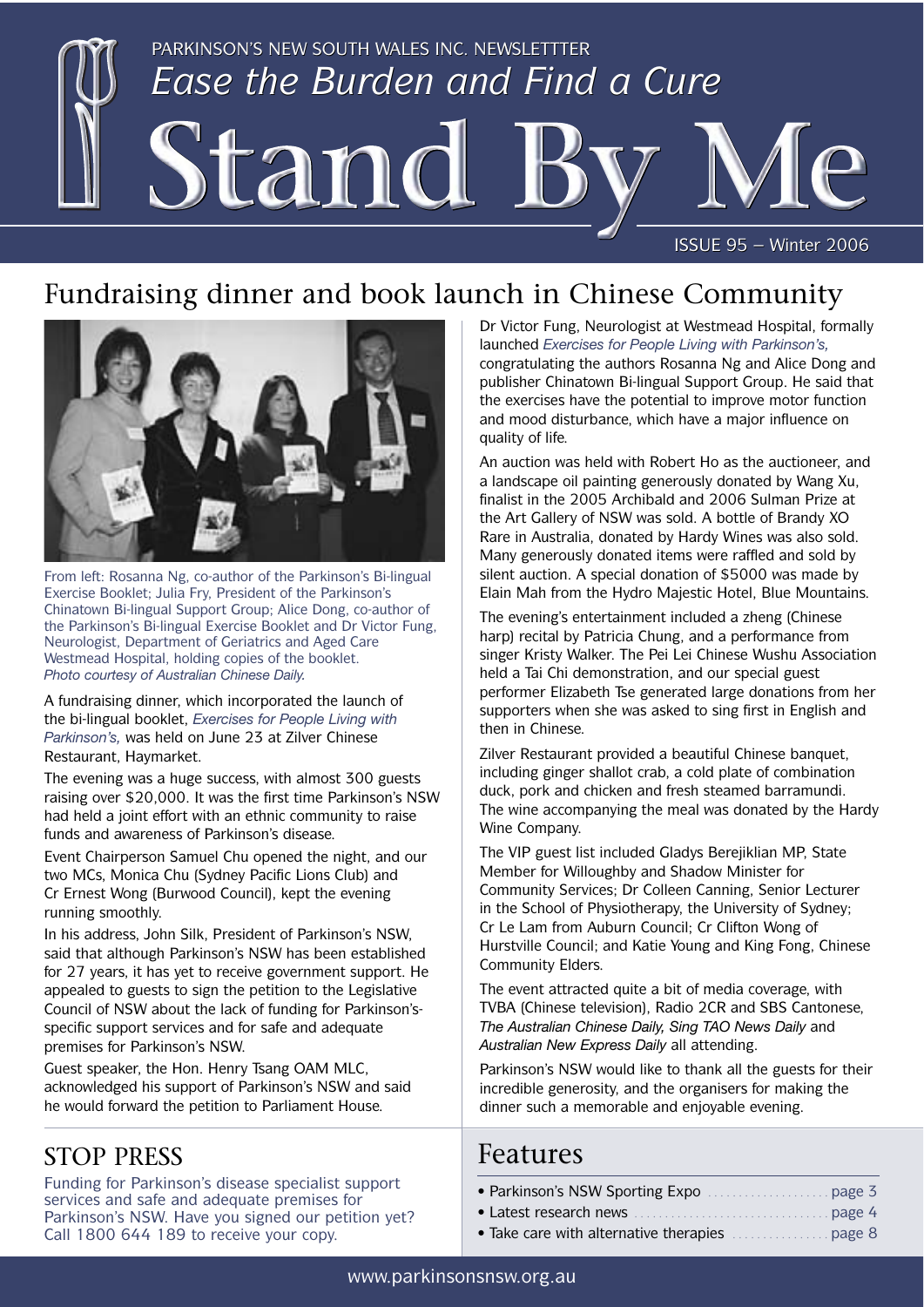### DIARY DATES/ SPECIAL EVENTS

| <b>August 11</b><br>(Fri 10.00am) | Information Seminar on<br>Deep Brain Stimulation<br>Speaker: Dr Paul Silberstein<br>Organised by: St George/Sutherland<br><b>Support Group</b><br>Contact: David & Maureen Morrison<br>02 9525 4002<br>* Disability Access - Lunch provided - Gold coin donation |                                          |                          |
|-----------------------------------|------------------------------------------------------------------------------------------------------------------------------------------------------------------------------------------------------------------------------------------------------------------|------------------------------------------|--------------------------|
| <b>August 19</b><br>(tbc)         |                                                                                                                                                                                                                                                                  | <b>Tweed Heads Support Group Seminar</b> |                          |
| <b>August 23</b><br>(Wed 10.30am) | <b>Coffee Morning</b> at Concord (Building 25)<br>Come and meet staff and volunteers of<br>Parkinson's NSW and talk to others<br>living with Pd                                                                                                                  |                                          |                          |
| Sept 4 - 10                       | <b>Awareness Week</b>                                                                                                                                                                                                                                            |                                          |                          |
| October 19<br>(tbc)               | Shoalhaven Support Group Seminar                                                                                                                                                                                                                                 |                                          |                          |
| <b>October 25</b><br>(tbc)        | <b>Coalfields Support Group Seminar</b>                                                                                                                                                                                                                          |                                          |                          |
| November 6<br>(tbc)               |                                                                                                                                                                                                                                                                  | <b>Tamworth Support Group Seminar</b>    |                          |
| November 8<br>(Wed 10.30am)       | <b>Coffee Morning</b> at Concord (Building 25)<br>Come and meet staff and volunteers of<br>Parkinson's NSW and talk to others<br>living with Pd                                                                                                                  |                                          |                          |
|                                   | November 23 John Hunter Hospital,<br><b>Newcastle Pd Workshop</b>                                                                                                                                                                                                |                                          |                          |
| <b>December</b><br>(tbc)          | Parkinson's NSW Christmas Party<br>Kokoda Picnic Area, Killoola St, Concord<br>Further details in the next issue of<br>Stand By Me                                                                                                                               |                                          |                          |
| <b>COUNCIL</b>                    |                                                                                                                                                                                                                                                                  | Dr Kay Double                            | <b>Beverley Aronstan</b> |

### **COUNCIL**

John Silk President Allen Cropp Vice President Peter McWilliam Treasurer Dick Babb **Secretary** 

### Council Members

Patricia Barkley Dr Kay Double Bruce King OAM Dr Sarah Mott Rebecca Silk Neil Sligar Robert Young

#### **ADVISORY COMMITTEE**

Jacqueline Baker Philip Board Dr Colleen Canning Prof. Lynn Chenoweth Dr Alistair Corbett

Dr Kay Double Jan Forbes Dr Victor Fung Prof. Glenda Halliday Dr Michael Hayes Dr Jasmine Henderson Dr Frini Karayanidis Laraine McAnally Prof. Elspeth **McLachlan** Sue Mercer Prof. John Morris Dr Sarah Mott Dr Dominic Rowe Dr Raymond Schwartz

### **STAFF**

Miriam Dixon CEO

Trish Morgan Support Group Coordinator Heather Noakes Administrative Assistant

**PARKINSON'S NSW INC.** Building 25, Concord Hospital, Hospital Road, Concord, NSW 2139 Toll Free No: 1800 644 189

Phone: 02 9767 7881 Fax: 02 9767 7882 Email: pnsw@parkinsonsnsw.org.au Web: www.parkinsonsnsw.org.au

Parkinson's Specialist

Parkinson's Specialist

Counsellor Janine Rod

Counsellor Chris Searles Administration Kay Messiter Information Officer Ita Boediman Accounts Margaret Byron Bequest Officer Administration Volunteers Sanja Burgess David King Judy Marshall Joy McGrane Sue Rance Muralitharan Somasunderam Leanne Trupiano Gabrielle Chariton *Stand By Me* Editor

Parkinson's NSW Inc. ABN 93 023 603 545

Disclaimer: The information provided is for guidance only and is not a substitute for<br>professional medical advice. Parkinson's NSW takes reasonable care (in the context of<br>freely available information) to keep the informat however, Parkinson's NSW does not guarantee the correctness and completeness of the information. You should confirm that the information is applicable to your circumstances by checking it with your doctor or a qualified health care professional. Designed by New Age Graphics – 0412 334 665

# President's report



At a time when we are focused on our future goals it is important not to lose sight of what is already happening within the Parkinson's family. To this end, I'd like to share with you my thoughts about some people who do so much within PNSW – they come from many areas, from support groups to our volunteers, councillors, and staff –

and I am going to be blatantly sexist and particularly discuss our LADIES.

Women who often have medical or family problems to deal with and yet cheerfully, day in and day out, support our cause with unflinching loyalty. As I travel to the support groups and meet some of these Remarkable Women I often pause to think that without them – nothing!

I would like to mention a small sample of these 'assets' of ours that I have met or spoken with over the past four months:

- **Verile Sullivan,** who has been involved with the Newcastle group for 25 years, ably assisted by **Karen Begley**
- **Vera Heil** in Coffs Harbour, who I regard as my conscience, as she will both support and criticise without fear nor favour as long as it helps PWP
- **Julia Fry** of the Chinatown Bi-lingual Group, who gets on with the job of supporting, fundraising and making all information available to her group in Chinese
- **Diana Rynkiewicz,** President of the Hornsby-Ku-ring-gai Support Group, who never stops recruiting and advocating for PWP
- **Sarah Lines,** whose involvement in the Young Onset Group – whilst raising a young family and helping to balance the household budget  $-$  is extraordinary
- **Pat Barkly,** whose desire to be involved despite many hurdles keeps us all on our respective toes
- **Myra Chalmers** and **Maureen Morrison** of the St George group whose participation, in spite of major health problems, knows no end
- Our staff at the **Head Office** who are all much more than paid employees – many have involvement in their own support groups
- **Miriam Dixon,** our CEO, who keeps my ambitions at a level that is nearly achievable
- **Becky Silk,** who edits, enthuses, critiques, is my constant companion and still maintains a calm demeanour.

To all these women of remarkable human skills and the hundreds of others out there in NSW, a heartfelt "Thanks" from all of us mere mortals.

I would commend to all members our petition and letterwriting campaign. We know that our aims are necessary and realistic. With your support, we hope to make them POSSIBLE. Parkinson's NSW should not be the 'poor relation' of government funding.

Yours truly John Silk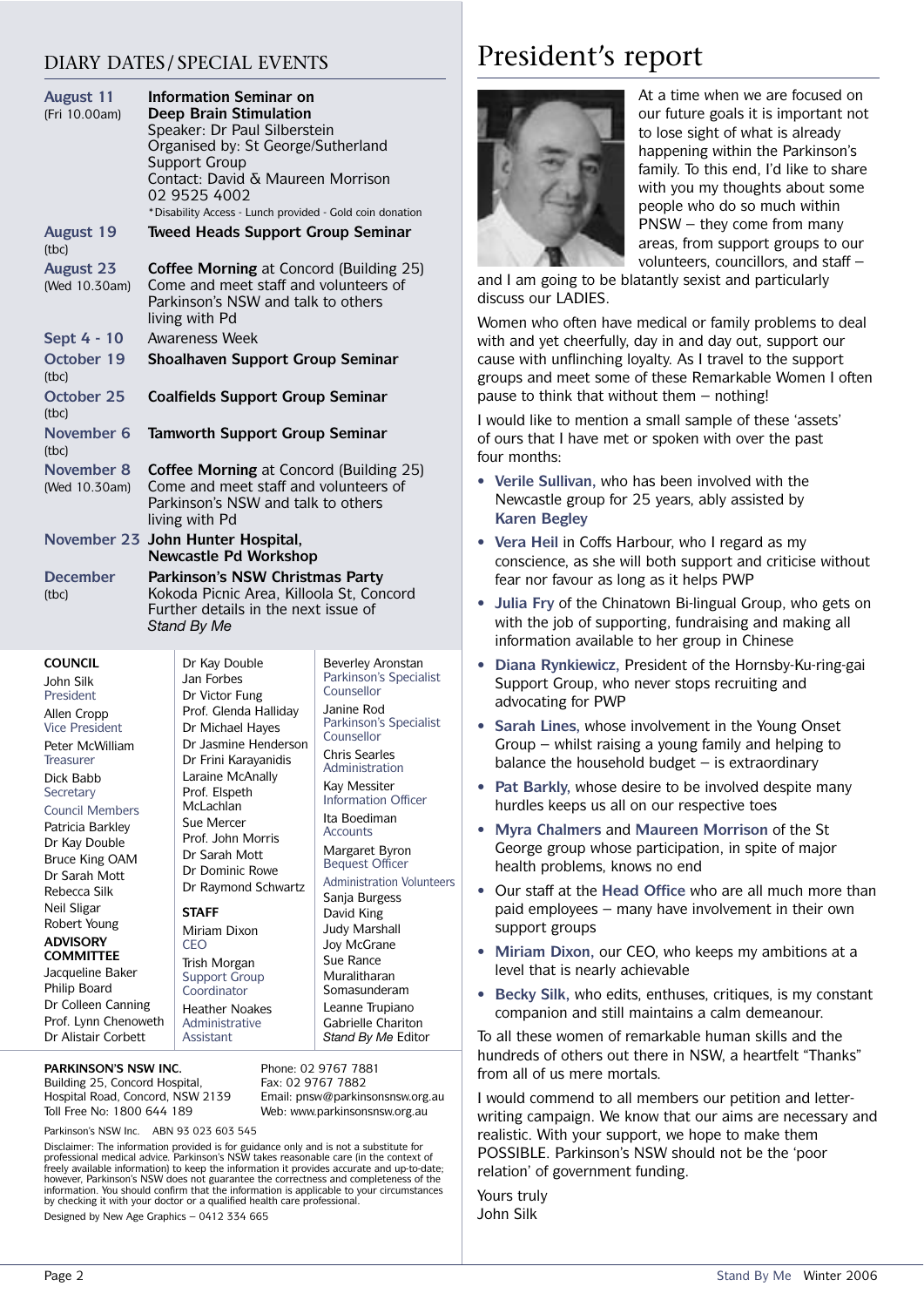# CEO's report



A big thank you to all those who responded to our *Stand By Me* reader survey. You indicated that reading research articles was a first priority. You also liked 'This might help you: tips and information for living with Parkinson's', and you also loved reading personal stories. The majority of you appreciated

national and international news on Parkinson's. There was a great interest in carers' articles and stories about our support groups.

By far the majority shared your *Stand By Me* with at least one other. There was overwhelmingly support for our new layout as easier to read.

Your feedback on *Stand By Me* will help us to create a better newsletter.

Thank you for the response to our 'call to action'. We have been delighted with petitions coming back into the office and some of you have taken the time to copy in letters you have forwarded to local members.

I would like to quote from one of our members who forwarded us a copy of the letter she sent to her local member, the Hon. Carmel Tebbutt, Minister for Education, Member for Marrickville. In the letter she informs Ms Tebbutt that she has just turned 50 and was diagnosed with Parkinson's two years ago. She says her neurologist was very competent at giving advice on medication but she needed other advice on how to cope with a degenerative neurological condition.

... I then discovered Parkinson's NSW and the Parkinson's unit at Concord Hospital. By this stage I was not coping emotionally ... I visited the Parkinson's NSW counsellor a couple of times ... she was fantastic and since then I have got my life together and rarely see the counsellor but I know she is there, she keeps in contact with me. I am now hardly a drain on the health system; I do yoga, massage and swimming (which of course I have to fund myself). I am in fine form. I do, however, rely on information from Parkinson's NSW to keep me up-to-date with research. I will continue to be able to maintain my health, but this is largely due to the kick-start I got from Parkinson's NSW.

She goes on to say that she sees NSW Government funding as essential to allow those with Parkinson's to live with hope and dignity.

Letters from the heart such as this one really have an impact. Minister Tebbutt has forwarded the letter on to the Hon. John Hatzistergos, Minister for Health. We can highlight our needs through personal stories.

Please keep your petitions coming in, as you know every signature counts. Feel free to photocopy the petition form or please ring the office, and we would be only too happy to forward you more copies. Our petition will now be presented in the lower house by Angela D'Amore, Local Member for Drummoyne (including Concord) and in the upper house by the Hon. Henry Tsang.

Members of the Chinese community, together with the Parkinson's community, came together on Friday June 23 to launch the bi-lingual Parkinson's exercise book. The Chinese

community have been extremely generous and supportive of our Parkinson's community, as you will see from the story featured in this issue of *Stand By Me*.

Yours in Parkinson's friendship Miriam

#### **SURVEY WINNERS**

We had such a fantastic response to our *Stand By Me* reader survey that we decided to give three prizes away.

Congratulations to Tricia Burns from Edgeworth, Sandra Clifford from Lennox Head and Anthony Hogan from Goulburn, who have all won a signed copy of *Keep the Bastards Honest* by former senator Don Chipp.

## Parkinson's NSW Sporting Expo – April 11

At least 60 people attended the Sporting Expo as part of Senior's Week 2006. Held in Kokoda Park, adjacent to Concord Hospital and on the banks of the Parramatta River, it is an ideal venue with a weatherproof pavilion and amenities close by.

Participants could try their hand at lawn bowls, boules, quoits, Tai Chi, badminton, horseshoe throwing, ball catching, seated Greek dancing and a seated parachute and ball game. This was all under the guidance of Concord Hospital Parkinson's Clinic physiotherapist, Joan Perkins and skilled trainers provided by Sally Castell from the Northern Sydney Health Promotion who was a major coordinator for the day.

The Tai Chi demonstration, performed by the Pei Lei Martial Arts Association, began with a routine of exercises for people with Parkinson's with Julia Fry, the very proactive President of the Chinese Bi-lingual Parkinson's Support Group, encouraging members to participate.

The booklet, *"Yes you can! Play Lawn Bowls"*, written by former Council member and keen lawn bowler Les Norris, was also launched and is available from Head Office.

A raffle for Easter baskets, sausage sizzle lunch and special song and dance performance by Kristy Walker kept members, family and friends entertained.

Parkinson's NSW would like to thank our volunteers and The Department of Aging, Disability and Home Care (DADHC) for providing a grant for the day.



Attendees try the seated parachute and ball game.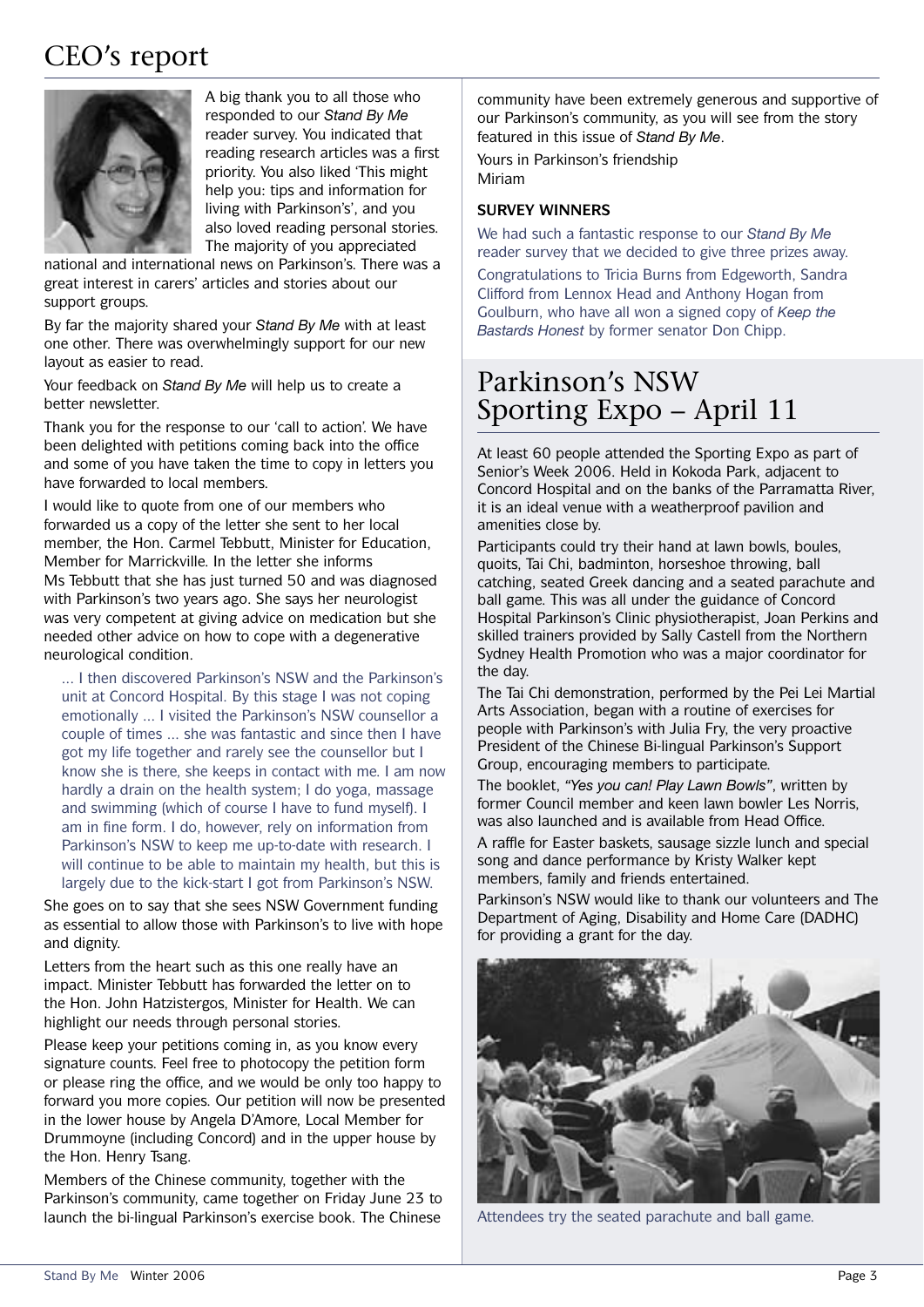# Research

### GAMBLING AS A SIDE EFFECT OF ANTI-PARKINSON MEDICATIONS

by Dr Kay Double, Prince of Wales Medical Research Institute

A short while ago the *Sydney Morning Herald* ran an article about an American man with Parkinson's disease who blamed his anti-Parkinson medication for triggering obsessive behaviours, especially uncontrolled gambling, which resulted in him becoming unemployed, bankrupt and his wife divorcing him.

Changes in behaviour are not generally recognised as a possible side-effect of drugs taken to treat Parkinson's disease symptoms but can, in fact, occur. The authors of an article published in the *Archives of Neurology* in September 2005 reported that they identified 11 Parkinson's disease patients in their Movement Disorders clinic who had developed a gambling addiction. Several of these patients also developed other obsessive behaviours, such as a marked increase in their sexual appetite, compulsive drinking and eating behaviours and obsessive shopping. In all cases, these compulsions became evident shortly after beginning treatment with dopamine agonists for their Pd.

For most patients, decreasing the dose of the dopamine agonist, or stopping agonist treatment altogether, resulted in the behaviours returning to a normal level within a short time.

Further research revealed a number of reports about gambling problems in Pd in the medical journals, and dopamine agonists are implicated to be the underlying cause in all but one case.

Anti-Parkinson medications work by interacting with or stimulating dopamine receptors in the area of the brain responsible for movement control. However, because these drugs are taken orally, they affect the whole brain and

therefore can also interact with other dopamine receptors.

It is believed that obsessive behaviours develop when anti-Parkinsonian drugs stimulate the dopamine receptors in the limbic system  $-$  the area of the brain which is responsible for the pleasurable 'reward' feelings experienced when engaging in activities such as gambling. The extra stimulation is thought to increase the 'reward' system, causing some people to constantly repeat behaviours that bring this pleasure 'rush'.

Because some dopamine agonists, including the two implicated in this study\*, stimulate the type of dopamine receptors found in the limbic system even more strongly than those in the motor areas of the brain, it is possible that these drugs pose a greater risk for obsessive behaviours.

Obsessive gambling has been associated with all of the commonly prescribed dopamine agonist drugs, including carbergoline (Cabaser), bromocriptine (Kripton, Parlodel) and pergolide (Permax). There is also one case where a gambling obsession developed after L-dopa treatment alone.

The likelihood of developing a compulsive behaviour when beginning treatment with a dopamine agonist is unknown, but clearly it is low. Nevertheless, given that uncontrolled behaviours can have catastrophic consequences for both patients and their families and that the development of these behaviours appears to be easily and quickly reversible, it is wise to be aware of this possibility.

\*In this study all the patients who developed a gambling problem were taking either pramipexole or ropinerole, two dopamine agonists not sold in Australia.

### DO WE NEED AN AUSTRALIAN PARKINSON'S DISEASE DNA BANK?

by Dr Carolyn Sue, Director of Neurogenetics, Royal North Shore Hospital

The cause of Parkinson's disease (Pd) is currently unknown, although current research suggests that both environmental and genetic factors play a role.

In the past decade, genetic mutations in genes have been found to be associated with Pd and at least five cause Pd. Some genes increase a person's risk of developing Pd; others protect against it. Genetic mutations are probably only present in about 10 per cent of people with Pd. However, even though genetic forms of Pd only account for the minority of Pd in the general community, knowledge about the function of these genes has greatly enhanced our understanding of what happens to the brain in the patients who suffer from the commoner forms of this disease.

#### **How can a DNA bank help?**

It is hoped that by understanding more about what happens to the brain in Pd, new treatments can be developed to prevent or treat Pd. Established DNA banks in both the United States and Europe have been able to provide many benefits already. Firstly, accurate information about how common certain genetic mutations are in the 'local' community can be determined. This knowledge provides accurate information to the families and caring physicians about an affected individual's risk of genes causing their form of Pd and also their risk of passing the disease on to other family members.

Secondly, a Pd DNA bank could potentially allow the early detection of gene abnormalities in affected participants as soon as the discovery of a new gene has been reported (if the individual so desires). Such early diagnosis is often delayed or typically unavailable given our current health system.

If paired with clinical information, DNA banks can provide prognostic information on how an individual's disease might progress, what their response to treatment with conventional therapy might be and whether side-effects to the medication might be expected or avoided. DNA banks also facilitate research to determine the effect of genetic factors of subjects suffering from Pd.

#### **How does a DNA bank work?**

DNA banks require the consent of participating individuals to provide a blood sample so that DNA can be stored for genetic analysis. In some circumstances, DNA may be extracted from other tissues such as saliva or mouth swabs. The patient's treating doctor is usually involved as clinical information about how Pd affects the specific individual is important to how the data is analysed. All results are kept confidential, and research workers must apply to the Pd bank to be able to use these samples. All research is subject to the scrutiny of approved Human Ethic Research committees.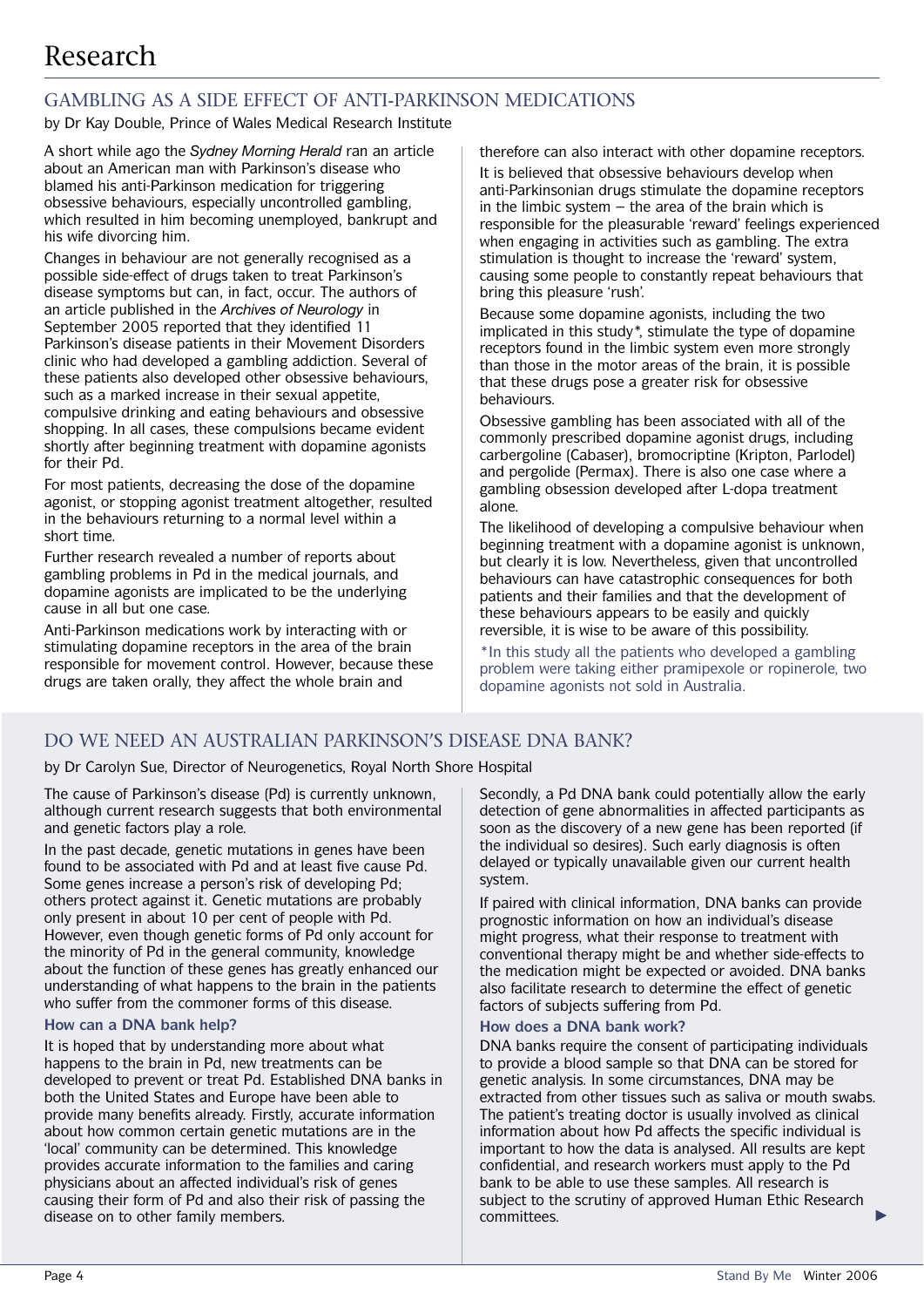# Research

### MINERAL BATHS AND BELLADONNA: A BRIEF HISTORY OF ANTI-PARKINSONIAN THERAPY

by Paul Foley, Prince of Wales Medical Research Institute

James Parkinson conceded in his now-famous booklet of 1817, in which he described the disease which now bears his name, that there was no possibility of a rational therapy which might cure the disease until the cause of the disorder was determined.

He noted that bleeding the patient's neck might relieve unwanted pressure on the brainstem, which he presumed to be involved in the disorder, and added that mercury would

do no harm and might actually help. Nevertheless, Parkinson was confident that "some remedial process may ere long be discovered, by which, at least, the progress of the disease may be stopped".

A number of surprising therapeutic approaches were used to treat Parkinson's disease in the 19th century, including cannabis, strychnine, arsenic, morphine,

electrical therapies, nerve stretching, and mineral baths. But a family of plant chemicals known as alkaloids gained increasing attention following the isolation of what were regarded as the active principles from a number of plants traditionally employed in medicine, including the opium poppy and belladonna.

The first widely-used alkaloid was hyoscyamine, a drug isolated from several plants, including the Australian corkwood tree (Duboisia myoporoides). This treatment was considered to be relatively successful, although its main effect was to sedate the patient.

After the outbreak of the 'sleeping sickness' (encephalitis lethargica) in Europe in 1916, many new approaches were desperately examined, including extracts prepared from

Donors could elect to be informed of any result that affects them as individuals, or they can choose to simply donate the DNA to allow ongoing research. Participating individuals could also elect to be informed of any ongoing research findings that arise from working with the Pd DNA bank.

Currently, no such DNA bank exists in Australia, although the benefits are clear and the establishment of such a resource seems timely. If you are interested in participating in the establishment of the Australian Parkinson's disease DNA bank please contact Parkinson's NSW on 1800 644 189.



A number of therapeutic approaches were tried in the 19th century, including cannabis, strychnine, arsenic, morphine, electrical therapies, nerve stretching, and mineral baths.

The 'Bulgarian cure' included the administration of a special belladonna root extract.

cattle brains designed to compensate the losses detected in the parkinsonian brain.

In the 1930s folk herbal therapist Ivan Raev caused a sensation with his 'Bulgarian cure', which consisted of a precisely defined therapeutic program and the administration of a belladonna root extract. Popularised in Italy by Queen Elena, the method spread to Germany, where the importance of vegetarianism and abstinence from

alcohol and tobacco was also stressed. In English-speaking countries, specific belladonna alkaloids such as Rabellon were the preferred treatment.

The 1950s saw the introduction of a variety of synthetic anti-parkinsonian agents. Two major classes of agent were developed: anti-cholinergics, the most successful of which was Artane, which is still employed to a limited degree today; and anti-histamines,

the most successful being Benadryl (now used in cough mixtures) and Disipal.

The synthetic agents, which were considered more effective than the older methods, dominated antiparkinsonian therapy until the end of the 1960s. Other approaches employed by doctors at this time included high-dose vitamin B6; energizers including the amphetamine Ritalin; barbiturates; and even drug cocktails of, for example, apomorphine, strychnine and amphetamine.

None of these alternatives, however, found the broad acceptance enjoyed by the synthetic anti-cholinergics ... until the arrival of L-DOPA.

In the Spring issue of *Stand By Me* Paul Foley will look at the development of L-DOPA therapies.

## How do you feel about **your Parkinson's treatment?**

#### We'd like to hear what you think.

The medical research division of DDB Remedy is currently seeking people with Parkinson's disease to take part in a Patient Focus Group. We are conducting this group to find ways of providing better support for people undergoing treatment for Parkinson's disease. If any of the following statements describe your situation we would like to hear from you:

- You have just begun treatment for Parkinson's or are  $\odot$ about to begin treatment
- **O** You are currently undergoing treatment for Parkinson's

The research will take part in Ultimo, Sydney. Date and time is yet to be advised.

To apply to take part in this group, please email your name, age, gender, contact phone number and current stage of treatment to pd@syd.ddb.com

If you are selected to participate you will receive remuneration for your time.

For further information please call 8260 2883.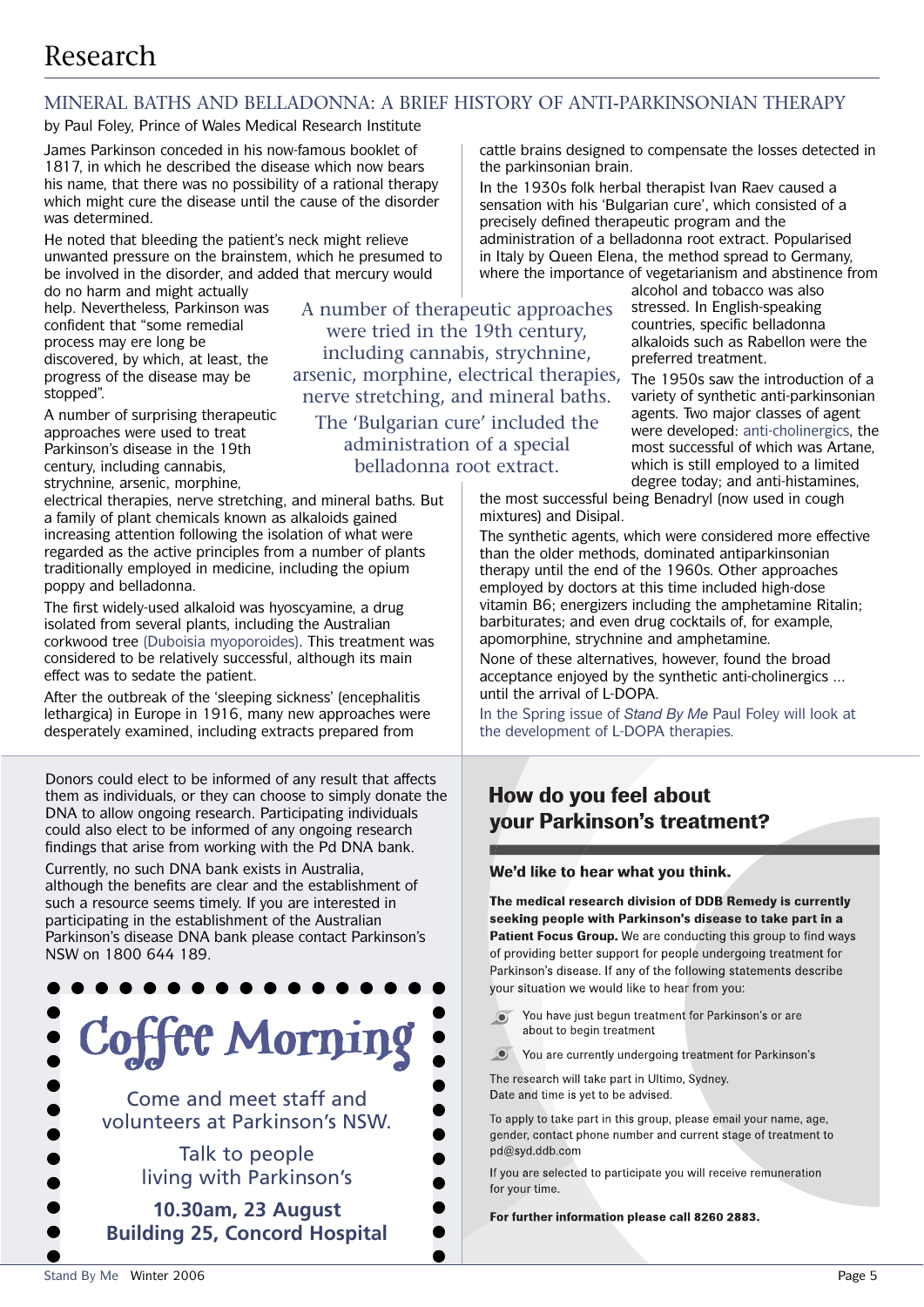## Good Health and Beauty Expo, Darling Harbour, June 16-18

Close to 9000 people visited the Good Health and Beauty Show, and we had a steady flow of visitors to our stand keenly requesting information. There were many inquiries from people as to whether they or their partners were experiencing symptoms of Parkinson's disease.

People were keen to sign the petition for funding and better premises for PNSW. The petition will be taken to both houses of State Parliament in August.

# Making life easier

Retired engineer Brian McCauley is making life easier for PWP by creating simple yet inventive aid devices and furniture for people with disabilities.

His pieces, made from polyurethane-coated pine, are all custom-designed. They include:

- Bath seats which are made-to-measure to fit the bath. Brian's bath seats can be made higher than standard models, making them easier to get in and out of the bath
- Wide toilet benches, which can be built to the height you find most comfortable
- Where steps are too steep Brian can use treated pine to turn one step into two shallow steps, and three steps into four or five shallower steps
- Blocks to lift the level of beds and lounge chairs to the height that most suits you
- Ramps for wheelchairs
- Handrails and grabrails

Brian doesn't charge for labour and transport, he says, because he enjoys having something to occupy his time.



"Before starting a job I provide a scaled sketch of what I propose and the cost of materials. Naturally the client has most of the say. I just develop ideas into simple, practical and economic solutions. Sometimes the first attempt is not successful but I'm happy to keep trying. There is no obligation."

Brian showing one of his custom designs.

If you would like Brian to build some furniture pieces for you, call him on 02 4861 5535.

# Donations and fundraising

Enthusiastic Dundas-Parramatta Support Group member, Kathryn Castelletto, recently held a breakfast and ended up raising \$550! Friends and family feasted on bacon, eggs, sausages, toast, tea and coffee as Margaret Byron, Parkinson's NSW Bequest Officer, gave a talk. Kathryn requested that the money be put towards Parkinson's awareness. "I believe the more people know about Parkinson's the better," she said. In the past, Kathryn held a chicken and champagne night raising \$500.

Parkinson's NSW member Edda Davis raised \$875 at a trivia night she held for Parkinson's NSW. She said she hoped it would be the first of many to come.

# Speeding Vibrations by Sarah Lines

Our last lunch, held at the Vikings Sports Club at Dundas on April 23, was very successful and, I hope, enjoyed by all. It was a lovely location – quite a new club, with great food and great service.

We also welcomed some new faces – Keith and Lyn who travelled down from Taree, and David was also a new addition to our group.

Our next lunch will hopefully be 'Christmas in July' in the St George area. I am still checking on locations, and will advise ASAP.

If you haven't heard from me for a while, it's because our computer has conveniently 'lost' my email and postal address book! If you were receiving mail or emails from me and haven't been, please call or email me – I have managed to track most people down but there may be some that I have missed. What a disaster!

As I have mentioned earlier in the year, I am now working again, and have just stepped up to five days a week, which will soon turn into six with every second Saturday. So my spare time isn't what it was, and I don't have the opportunity to maybe write to you all as much as I would like, but I will still do my best and definitely keep up our lunch dates!

Look forward to hearing from you all.

Contact Sarah Lines: PO Box 1294, Campbelltown NSW 2560 Or call 0404 032 419 or 02 4627 5632

## A close shave for Parkinson's NSW



Hey! My name is Winey.

I'm 19 years old and I'm currently studying a Bachelor of Engineering/ Arts at the University of Sydney. This is a picture of me with my Dad, who has had Pd for 10 years (and is still strong!).

Over those years, Parkinson's NSW has been super awesome. We have attended information nights, social gatherings, fundraising events and we are also part of the very cool Chinese Support Group.

Anyway, now that I am older, I think it's time to start giving something back!

I also think it is time for young(er) people to start getting to know more about Pd.

I am currently producing and performing in a hilarious stage comedy called the Sydney Uni Engineering Revue – a fantastic all-singing, all-dancing cabaret style comedy sketch show held during National Engineering Week this year. After the final show, on August 20, I will shave off all my nice long hair (that I have had my whole life) in an event to raise lots of money for Parkinson's NSW.

The show will be held at Manning House, Sydney University on August 18, 19 and 20, 2006. Tickets are \$20 (A-reserve) and \$15 (B-reserve).

If you would like to come and support me in my Shave for Parkinson's NSW or watch/support the show, bookings are available by email: winey@student.usyd.edu.au or by calling the Producer (me) on 0425 334 173.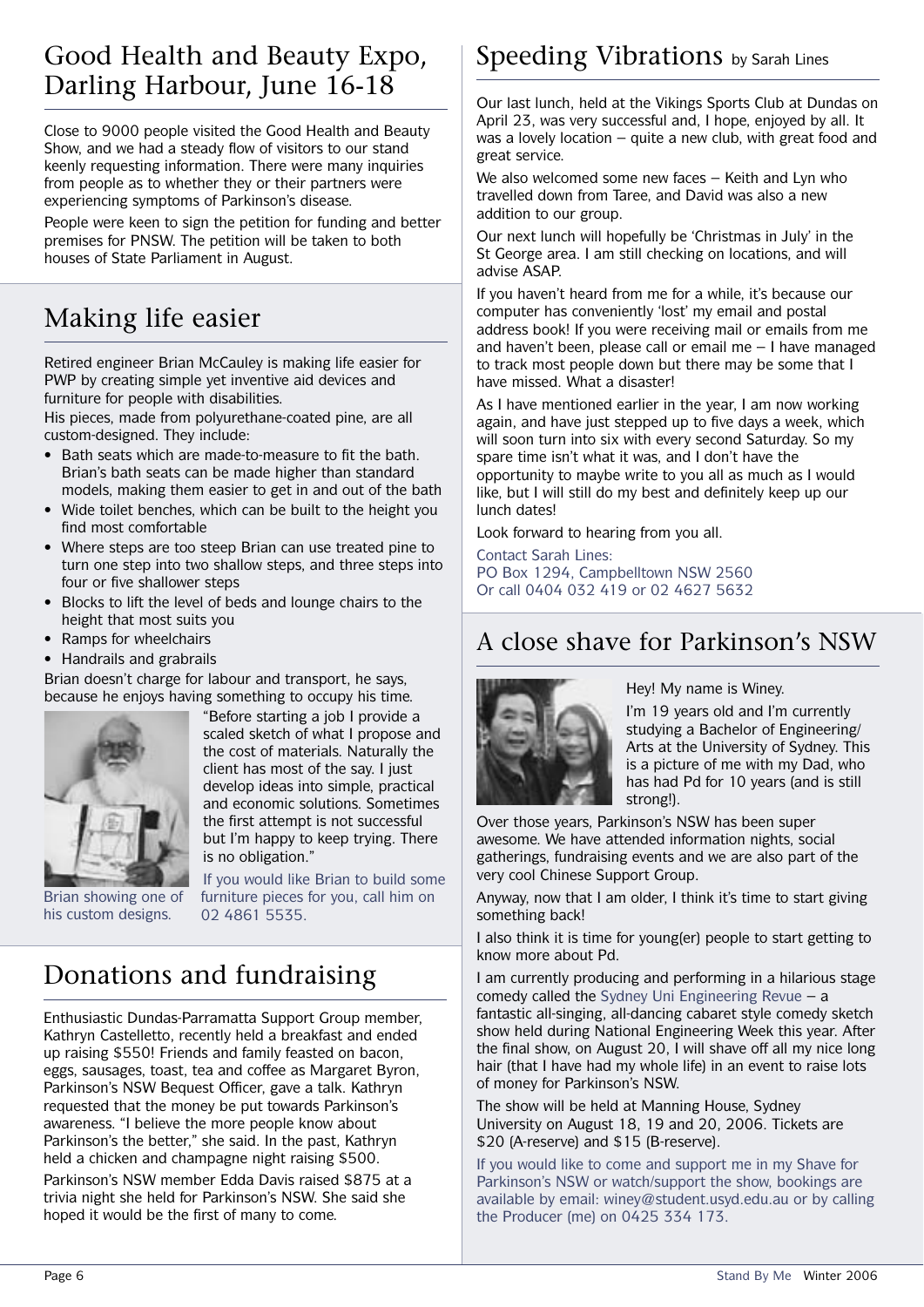# On the group vine

**Casino Support Group** maintains a close network by telephone contact when members cannot attend meetings. They also benefit from the ongoing support of the staff at Casino Day Therapy Unit and Neurologist, Dr Geoffrey Boyce.

**Goulburn Support Group**. Nineteen people from the Goulburn area met on Friday 30 June at the Goulburn Workers Club to form the new support group. They were full of enthusiasm and will meet on the second Thursday of the month at 10.30am. The local paper printed an article about Mick O'Connor who, with his wife Gillian, recognised the need for a support group locally. If you would like further information about the group please phone (02) 4822 6732.

**Gunnedah Support Group** is up and running, thanks to the initiative of local pharmacist Lisa Hagley. Lisa was interviewed by the local paper but the resulting story was not published in time for the May meeting, so Lisa is hoping for a better response next time. Lisa had spread the word herself and seven local people attended, including a local GP and his wife, and seven members of Tamworth support group. Lisa said the support of Tamworth members and their ideas were very helpful. The group will meet on the second Tuesday of each month from 11am-1pm in the Education Centre, Gunnedah Hospital. A package of resource books, videos and back issues of *Stand by Me* is on its way to Gunnedah.

**Orange Support Group** has decided to close after 15 years. The few remaining members, most of whom are carers/close friends, are no longer able to maintain the group and there is a shortage of younger members to take their place. Isabel Mitchell and Doreen Sherring are commended for their service and support to others. We hope the group may re-form in the future.

**Southern Highlands Support Group** is open to new ideas and included poetry and community singing at its meeting on April 18. Trish Morgan also read a poem from Don Wilcox's book, *Shaking Stanzas & Vibrating Verses,* which was very entertaining. In May, the group hosted a very successful Sausage Sizzle at the Mt Eymard Retirement Village, where there are several residents with Pd. John Babister gave a talk on the history of Mt Eymard to the 26 members present who were able to tour the village.

**Yass Support Group** coordinator Peter Wells was featured in the *Weekend Australian* magazine on June 10. In the article entitled *Good times, Bad times*, Peter talked about his experience of living with Parkinson's disease and his decision to undergo deep brain stimulation.

Trish Morgan visiting country support groups.

- 3/7/06: Cowra SG.
- 4/7/06: Yass SG.
- 13/7/06: Muswellbrook



Parkinson's NSW would like to announce that Julia Fry, President of the Chinatown Bi-lingual Support Group, received a 2006 Seniors Week Achievement Award for her tireless commitment to improving the life of PLWP from the Chinese Bi-lingual community. Julia is pictured with King Fong OAM, 2006 Seniors Week Ambassador.

## Eastern Suburbs Parkinson's Support Group by Marion Welch

The Eastern Suburbs Parkinson's Support Group meets at 2pm on the second Friday of each month at the Mill Hill Centre, 31-33 Spring Street, Bondi Junction. John Silk, President of Parkinson's NSW, was guest speaker at the June meeting.

The Eastern Suburbs Support Group's first meeting was held on April 12, 1991 at War Memorial Hospital. By 1992 the group had become self-supporting and monthly meetings were held at the Bowen Library at Maroubra. Paddy Bastic, Muriel Naylor and Joyce Markham organised the meetings and speakers, publicised the group and provided support to members.

In 1993 a small group of staff at War Memorial Hospital – Dr John Ward (Geriatrician), Philippa Maher (Social Worker) and Gloria Piccoli (NUM) – met regularly to discuss the idea of setting up a special clinic to cater for the specific needs of Parkinson's patients. The multi-disciplinary clinic was set up in 1994 and is now led by Dr Nick Brennan (Geriatrician).

In 1997 Muriel Naylor began to find it difficult to continue as Secretary and the group moved to the Mill Hill Centre at Bondi Junction. Marion Welch, a Social Worker at War Memorial Hospital, was asked to be the Group Co-ordinator, and still holds this position today.

Hans Wurzer is Chairman of the Eastern Suburbs Support Group, Lyn Smith is Secretary and William Berman is Treasurer. There are also six committee members including Paddy Bastic.

## Volunteers required for research on reflexes and joint stiffness in Parkinson's patients

Your assistance is needed in a research project studying joint stiffness and reflex activity in Parkinson's patients. The study aims to improve our understanding of the movement disorder and to provide improved diagnostic techniques and methods for assessing it's response to medication. The knowledge gained may ultimately contribute to improvements in therapy.

Patients may attend the Movement Disorders Lab, Neurology Unit, Westmead Hospital or the School of Biomedical Sciences at the Lidcombe campus of the University of Sydney. Assistance with transport (taxi fare) is available.

Patient volunteers

- Must be diagnosed with Idiopathic Parkinson's disease
- Should be able to follow simple instructions
- Should not have gross, uncontrolled involuntary movements
- Should be on medication.

We are grateful for your assistance in this program.

For more details please contact,

Vimal Stanislaus Dr John Burne The University of Sydney<br>
The University of Sydney Phone: 0433 561 978 Phone: 9351 9316 Email: J.Burne@fhs.usyd.edu.au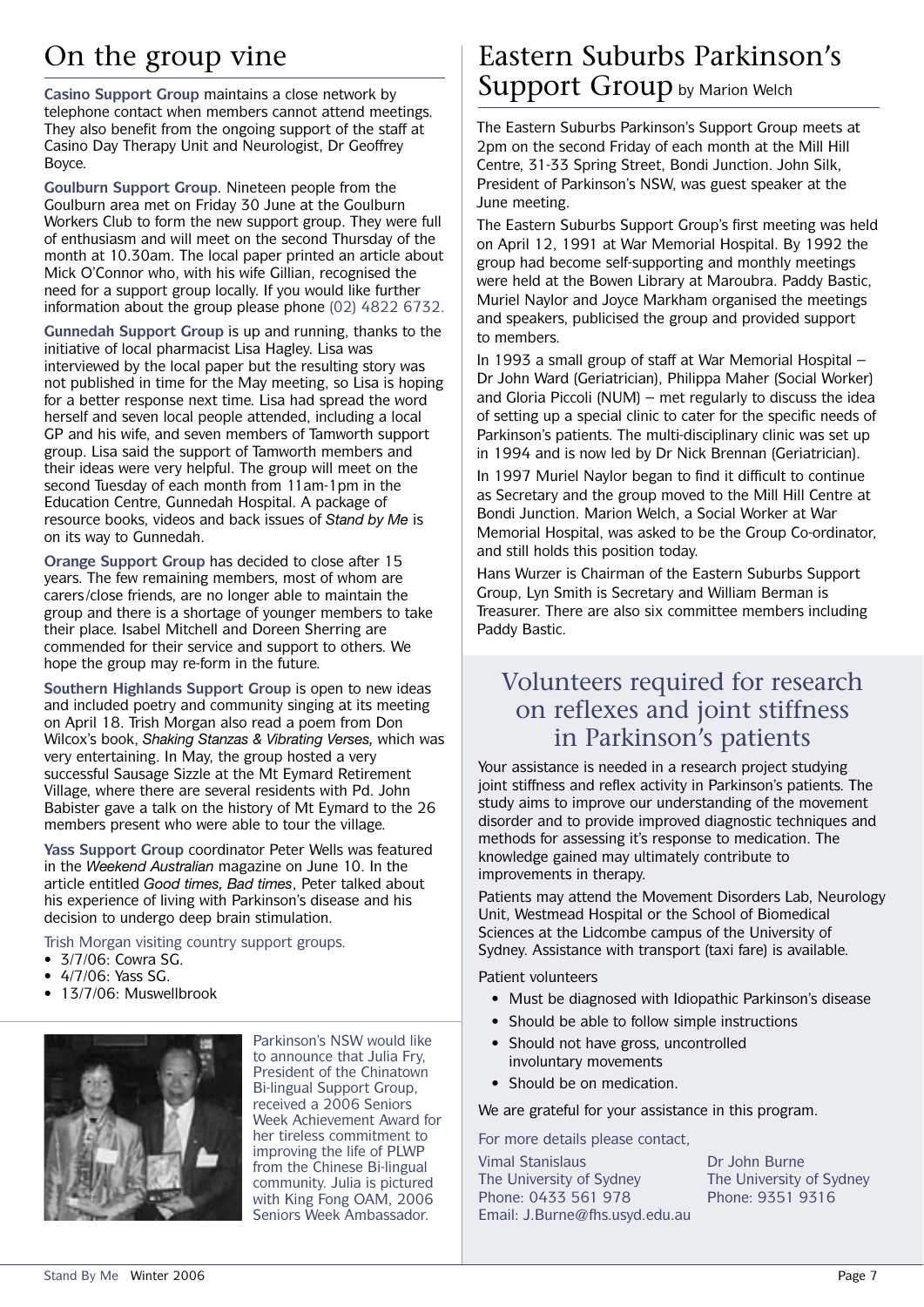# Keep it simple in the kitchen

If you're living with Parkinson's disease, chances are you're trying to simplify most things in your life and around the home.

One room that PWP may start to have difficulty with is the kitchen. Turning on the tap or lifting a heavy pot out of the oven might become harder as your symptoms progress, so some modifications (or a complete renovation) taking the following tips into account will help make the kitchen a safer and easier place to work in.

Ensure the kitchen is fuss-free, uncluttered and easy to clean. Look out for ovens, microwaves and cooktops with large, straightforward controls. Choose easy-clean finishes, such as glass splashbacks (easier to wipe down than tilesand-grout) and white, rather than stainless steel, for appliances. An undermount sink (which is fitted under the benchtop) and ceramic cooktops eliminate the nooks and crannies in which dirt can accumulate.

Ergonomic placement of appliances is critical. Fit ovens and microwaves at bench height, to reduce the amount of bending required to get things in and out. Include bench space on at least one side of the oven so you don't have to lift hot pots and pans too far. Also include a section of heatresistant material beside the cooktop to slide hot saucepans onto. You may find two drawer-style dishwashers, installed side-by-side, easier to access than standard models.

Make storage space more accessible. Install large drawers rather than cupboards under the bench, and fit the middle shelves of the pantry with pull-out drawers. This eliminates

the need to get in and hunt around for items. Install a carousel unit or pull-out rack in awkward corner cupboards. Food storage is particularly important for PWP, who may find it less convenient to visit the shops. If there's space, a big walk-in pantry will allow you to change your food purchasing patterns.

Adequate lighting is very important in the kitchen. Install strip or two-way directional task lights underneath the overhead cupboards, so the benchtops are well-lit at all times. Install a rangehood fitted with lights over the cooktop.

Non-slip floor tiles can help improve the safety of your kitchen, especially if you are prone to spilling things.

Make things easier to open and close. Handles and taps may become difficult to grasp as your dexterity decreases. Make things easier by selecting D-shaped handles for cupboards and drawers, or choose the style that will open with a little push. On the kitchen door, go for a lever rather than a doorknob, which can be difficult to grip and twist. Similarly, lever-style or ceramic disc quarter-turn taps are the simplest to operate.

For more information about making your kitchen more user-friendly, call the Independent Living Centre of NSW on (02) 9890 0940 or visit www.ilcnsw.asn.au

# Take care with alternative therapies by Sue Mercer

As the nurse coordinator in the Parkinson's Disease Clinic at Concord Hospital, I have been aware for some time that many people with Parkinson's use non-prescription remedies in conjunction with their prescription drugs/medications. While I don't profess to know much about non-prescription remedies, I am aware that they can sometimes react with the 'mainstream' Parkinson's medications. I am therefore encouraging patients to provide a comprehensive list of everything they use, including herbal remedies and vitamin and mineral supplements, to their neurologists and GPs. Treating Parkinson's can be very expensive for patients and their families, so it may be helpful to evaluate the financial cost versus the benefits in terms of symptom relief of some of these products. For example, it may be cheaper to follow a well-balanced diet than take a vitamin supplement. If the diet provides the recommended daily allowance of any given vitamin, then any further supplemental vitamin intake would be of no additional benefit.

**Prescription treatments for Parkinson's disease** The commonly-prescribed medications for Pd include:

- Dopaminergic Agents (levodopa) such as Sinemet and Madopar. Sinemet is levodopa + carbidopa and Madopar is levodopa + benserazide. Stalevo = levodopa + carbidopa + entacapone. These medications come in varying forms and doses.
- Catechol-O-methiltransferaste (Comt) Inhibitors – (entacapone) Comtan.
- Dopamine Agonists such as (cabergoline) Cabaser, (bromocriptine) Parlodel, (pergolide) Permax, (apomorphine) Apomine.
- Anticholinergics such as (benzhexol) Artane, (benztropine) Cogentin.
- MAO type B Inhibitors (Monoamine Oxidase Inhibitor (MAOI's)) – (selegiline) Eldepryl.

• Amantadine Derivatives – (amantadine) Symmetrel. Other medications commonly taken by Parkinson patients include antidepressants, anti-anxiety medications and antipsychotics.

### **Non-prescription treatments for Pd**

These are some of the more commonly used alternative treatments for Pd which have the potential to interact with prescription medications.

Vitamin B 6 (pyridoxine) may interact with dopaminergics, e.g. Sinemet and Madopar as the levodopa is antagonised with pyridoxine.

St Johns Wort may interact with the following prescription drugs: Amitriptyline and Selective Serotonin Reuptake Inhibitor (SSRI) and related antidepressants such as sertraline, paroxetine, fluoxetine, citalopram, fluvoxamine and nefazodone.

Caffeine may interact with antidepressants, SSRIs.

Capsicum may interact with MAOI's.

Chaste Tree may interact with dopamine receptor antagonists.

Ginseng may interact with MAOI's.

Kava may interact with dopamine antagonists causing an increased risk of parkinsonism, extrpyramidal symptoms (various movement disorder, involuntary writhing movements).

Sympathomimetics (e.g. ephedrine and pseudoephedrine from Ephedra) may interact with antidepressants. Possible hypertensive crisis with MAOI's and hypertension and arrhythmias with tricyclics. Also may interact with dopaminergics and antipsychotics.

Yohimbine may interact with tricyclic antidepressants causing hypertension.

If you have any queries please consult with your doctor. Reference: MIMS Issue No. 2 2005. MIMS Australia.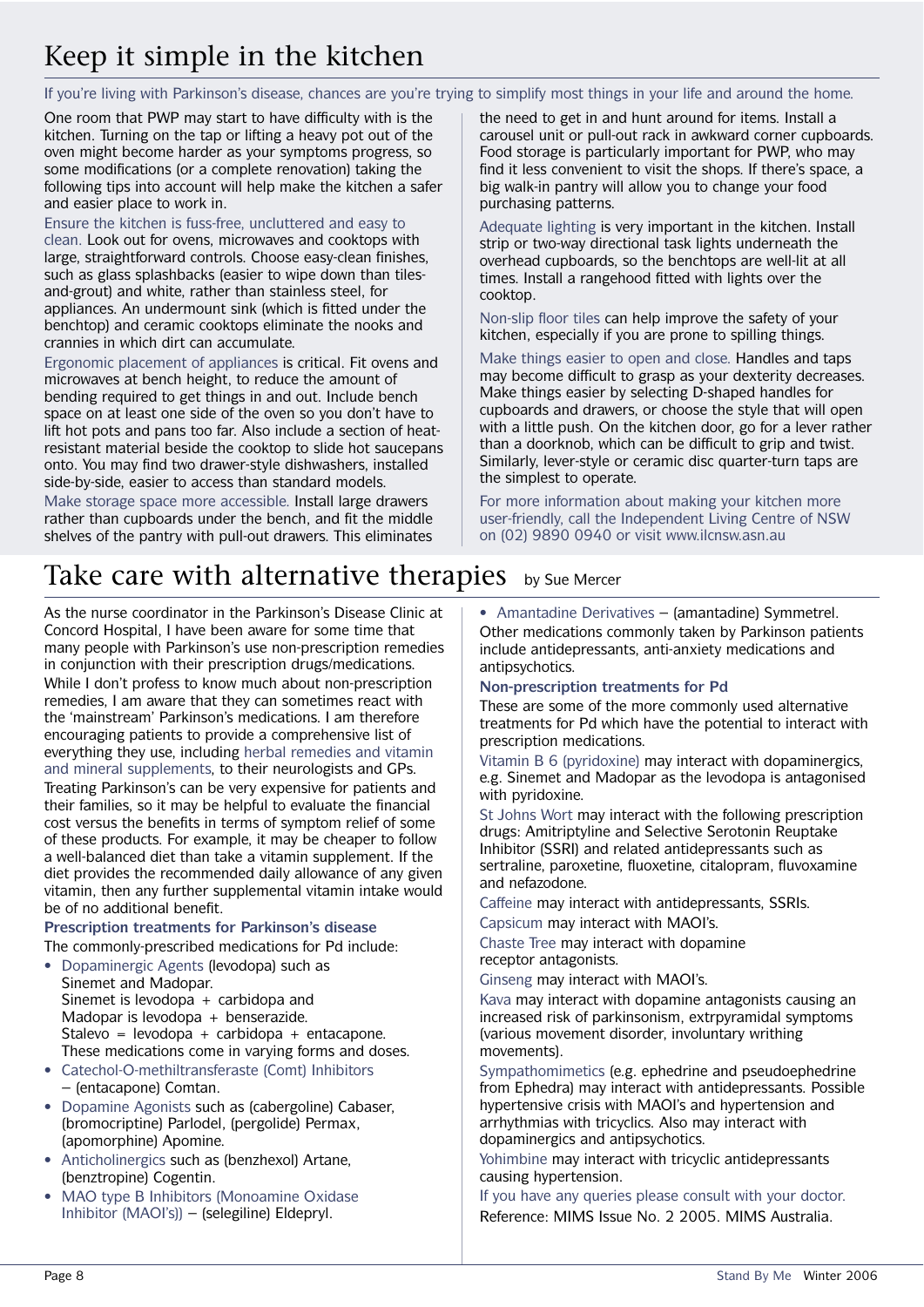# Talking to children about Pd

A diagnosis of Parkinson's disease can be hard enough to cope with, but when you have children or grandchildren, there are other issues too. Should you tell them? How will they react? And how will they cope as your Parkinson's progresses?

### **Telling children about your diagnosis**

If you choose to tell your children or grandchildren about your illness, do it soon after the diagnosis. They are probably aware that something is not right, so it is usually better to be honest about having Parkinson's, rather than letting them draw their own conclusions or think something worse is happening.

Tell them as much as you think they want to know, but do not assume anything. You know Pd doesn't affect life expectancy and is not contagious, but are your children 100 per cent sure?

Make your explanations simple and appropriate to their age and maturity. Using a book with pictures of the brain may help explain things to a younger child.

Remind them that although you may not be able to do everything you used to do, you still love them the same. And tell them they can talk to you about it at any time.

### **Helping children cope**

The fatigue and on-off fluctuations associated with Parkinson's may mean you can't spend as much time with your children or get involved with all their activities, so you will need to be aware of the effect this might have on their emotions, behaviour and academic performances.

It may help if your children could meet other children of PWP. It can be reassuring for them to know they are not the only ones whose lives are affected by Parkinson's. Contact Parkinson's NSW to find out about our Linking Program which may help put you in touch with other families with children.

It's also a good idea to let a child's teacher know what is going on, to help them understand why your child may be upset from time to time.

### **Family life**

The roles and duties of family members may have to be renegotiated as your Parkinson's progresses. Children are often keen to help, and remember to tell them regularly that you deeply appreciate their efforts around the house.

However, be aware of not depending on them too much, and try not to overload them with responsibilities. With everything that children, especially teenagers, have to cope with these days, Parkinson's can be a difficult extra burden to handle. And even though they may be helpers, they also need to be nurtured.

Try to lead by example  $-$  show them that life is still good and you are still the same person, despite Parkinson's disease.

### **Talking through the problems**

Consider holding regular family get-togethers, to discuss how everyone is feeling and coping and find constructive solutions to family concerns.

Family or individual therapy or counselling may be an option if a child seems troubled or depressed. Children can sometimes keep their fears and worries to themselves, so parents may not recognise the fact that they are experiencing difficulties. It can be helpful for a child or

young person to talk to a neutral party. If you think your child could benefit from counselling or therapy, talk with your GP or contact Parkinson's NSW who can refer you to the type of service you need.

### **The positive side**

There are some benefits: living with a parent or grandparent who has Pd can make a child more responsible, independent, patient, mature, open-minded, and less self-centred. This independence and awareness can build confidence and self-esteem.

### **And remember ...**

Children feel all sorts of emotions in relation to their parents' or grandparents' Parkinson's – grief, fear, rejection and embarrassment. Some may become weepy, obstructive or withdrawn.

Each family is unique, and with good communication and forward planning you can help children cope and live well with a parent or grandparent who has Parkinson's disease.

#### **Sources:**

- "Talking to Children about PD" by the APDA Young Onset Information and Referral Center, *Young Parkinson's Newsletter,* Spring 2006, p.7. Published by American Parkinson Disease Association Inc.
- Parkinson's Disease Society of the UK Information Sheet *Talking to your children about Parkinson's.*

## Margaret Byron joins staff of Parkinson's NSW



I have recently been appointed as Bequest Officer for Parkinson's NSW. I think it's going to be the best job within the organisation! I look forward to keeping in touch with the many people who have supported Parkinson's NSW.

I will chat with people who want to continue to support the organisation, visiting them personally and encouraging them to think about making a bequest.

Bequests will help us to ease the burden for people living with Parkinson's and allow us to work towards a community free from Parkinson's.

### An ongoing gift

When someone names you in their Will, they're placing you amongst their nearest and dearest.

So we were very pleased when one of our Parkinson's NSW friends wrote to say that she'd recently updated her Will, and included Parkinson's NSW amongst her favourite charities listed as beneficiaries.

But we also felt pleased that this kind lady had informed us – because that gave us the opportunity to say a warm and sincere 'thank you' for this special act of long-term generosity.

The greatest blessing of all though, is that people care – enough to want to give to others, even beyond their own lifetime.

If you would like to find out how you can benefit people with Parkinson's disease in your will please give me a call on 02 9876 5351.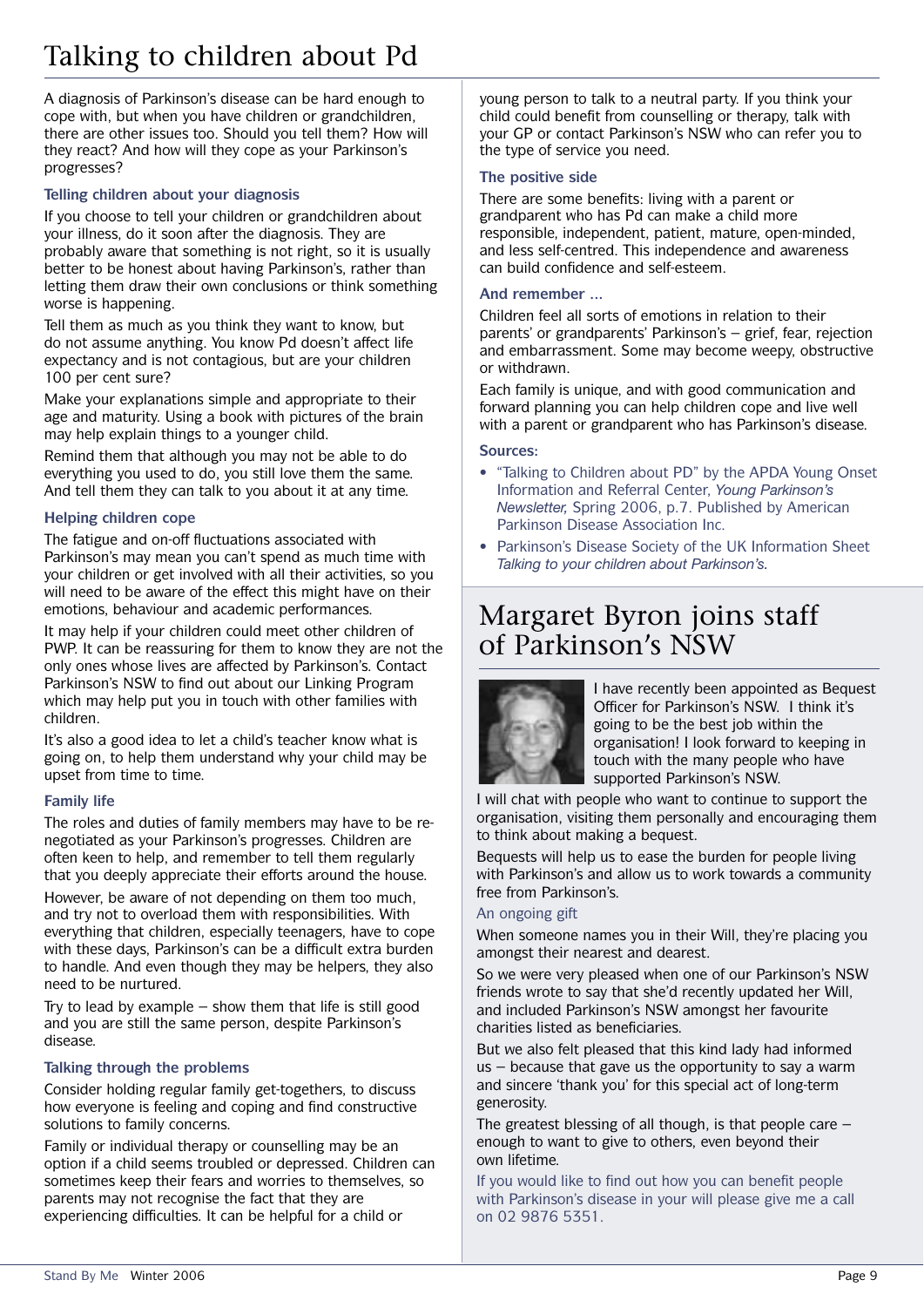# "There is life after Parkinson's!"

#### by our counsellor Beverley Aronstan

I would like to tell you a story about one of my clients, a gentleman who was diagnosed with Parkinsons about four years ago.

At his first visit to me, just after the disease diagnosis, he was in a state of shock and about six months after diagnosis he was still struggling to accept this diagnosis. It took another six months of counselling before he would try the prescribed anti-parkinsonian medication. Slowly, he started walking, then began swimming – an exercise he had not been able to manage for 10 years due to tremendous pain in his arms. He also went for regular massage. In addition to this, he attended regular counselling sessions and learnt strategies to manage his anxiety and depression. He went from being a man who never smiled or partook in social activities to a man who beamed and exuberated with health and vitality. He regarded Parkinson's as a challenge, and the more he challenged life by addressing his physical, emotional and spiritual needs, the more energy and vitality he had.

Today, he is eager to partake in as many activities as he can fit into his day's schedule. His attitude change has been the single most important factor in the management of his condition.

At the last medical checkup (four years after diagnosis) his neurologist was delighted, and said that he seemed to have not only halted the progress of his Parkinson's but was actually fitter than before the diagnosis.

So I leave you with this thought:

Concentrate on what you can do and not what you can't do!

## Parkinson's NSW Counselling Service – forthcoming events

### **MOVING ON WITH PARKINSON'S**

A group workshop for individuals and/or partners and family members living with Parkinson's disease.

- This workshop will cover:
- Adjustment to diagnosis
	- Nutrition/Exercise
- Stress management strategies.

This program will be conducted by our counsellor. Starting in August, it will run for four weeks every Wednesday between 9am–11am at the Medical Library, Concord Hospital. If you would like to register or need more information please contact Parkinson's NSW on 9767 7881 or freecall 1800 644 189.

### **TELELINK GROUP PROGRAM**

This program is linking people with Parkinson's by telephone. Scheduled every Wednesday in August for three weeks from 3pm–4pm for individuals with Parkinson's disease who, due to physical or geographical distance, cannot access our services in person.

If you would like to register or need more information please contact Parkinson's NSW on 9767 7881 or freecall 1800 644 189.

**Our Book Review will be held over till next issue.**

## Why Participate in the Arts? Accessible Arts speak up

There is evidence that active participation in artwork can engender redemptive self-respect in those who feel excluded from society. This may be the result of gaining admittance to an activity that enjoys social and cultural prestige. But it seems also to reflect that standards of achievement in art are internal and self-judged, and allow for a sense of personal fulfilment ...

#### (Extract from *What Good are the Arts?* by John Carey)

Deciding whether to engage in arts and culture can be difficult for some people. Perhaps they compare it to looking at a blank canvas or falling asleep at the opera? However, as Carey has identified, involvement in the arts has shown marked improvements in health, wellbeing, self-esteem and, ultimately, feeling valued within our society.

Twenty per cent of the population  $-$  or an alarming one in five people – have difficulty fully experiencing and participating in arts activities and events. As the population ages and more people acquire a disability, access, participation and experience is projected to become an even bigger issue. Accessible Arts is the peak arts and disability advocacy body in NSW which provides opportunities for people with varying abilities to express themselves creatively.

Changing attitudes, developing a model for the future and refreshing public knowledge about these issues is where Accessible Arts leads the way. The organisation acts as a consultant to other cultural organisations, helping to make their events more accessible and enjoyable for all people. The vibrant and rewarding experience of taking a tactile tour at the Art Gallery of NSW or a person who is blind having a performance at the Sydney Theatre Company described to them in words can make all the difference to individuals and communities that experience barriers.

Accessible Arts regularly provides up-to-date information on accessible events and activities, an arts tutor list, arts resources, a library, funding information, room hire, training and volunteering opportunities.

Accessible Arts also offers a low-cost half-day TAFEaccredited Disability Awareness and Access Training course that helps to identify barriers faced by people with disabilities. The course looks at accessing venues and participating in events, and suggests ways of breaking down physical and attitudinal barriers.

Accessible Arts also celebrates how people with disabilities are involved in the arts via their monthly newsletter. They are keen to hear from people who have created an original artwork, poem, short story, played music or participated in a cultural activity.

For more information or to subscribe to the monthly Accessible Arts e-newsletter, contact Nadia de Ceglie on 02 9251 6499, email: ndeceglie@aarts.net.au or visit the website at www.aarts.net.au.



### OUR VISION

A society in which people with disabilities fully experience and participate in the arts and cultural life.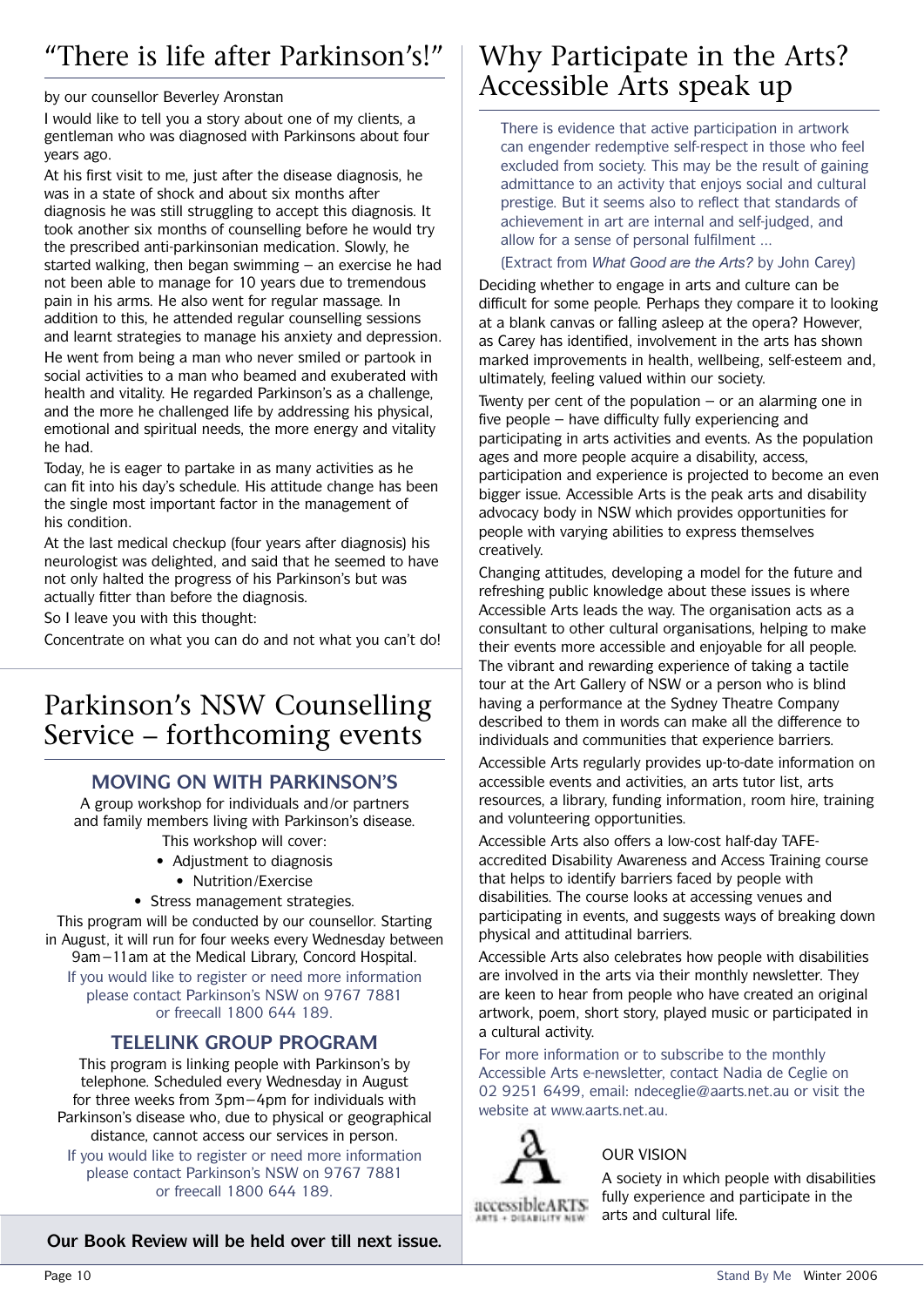# Donations

### **\$50 and over received between 16 March – 27 June, 2006**

We are always grateful for all donations as we still do not have Government funding. Thank You.

#### IN MEMORIAM

**Judy Anderson** Mrs Leonie Dawes

**Mr George Robert Basham** Mrs Bobette Basham

**Roy Bush** Mrs Marjorie Bush, family and friends

**Mrs Kay Cooper** M. A. Brown

**Mr Henry Cupples from Parky's Pantry** Mrs Carol Hand

**Mr Bill Dalton** Mr Brian Colwell

**Dr John Dowsett** Ms Sarah Fisher

**William Finch** Mrs Shirley Finch

**Mr Geoff Foot** Mrs Marjorie Foot

**Gordon Keith Hyde** Mr John Hyde

**Dr Trebor Jones** Mr & Mrs Sean Sherry Mrs Jean Jones I A & J M White

**Cecilia Cavarina Khursigara** Mr Rusy Khursigara

**Rev. C. T. Knibb** Mrs D Nicholson

**Ev Martin** Mr Brian & Mrs Lyn Herbert

**Sally Morgan** Mr Ross Hodgson & Family

**Mrs Mary Munro** Mr & Mrs H Oyston

**Glynn Leighton Nicholls** D S Byrne

**Paul Nyssen** Ms Valerie Betteridge

**Rev. Bill Riley** Mrs Sylia Riley P & C Long Mrs B Varley

**Mr Roderick A Sharp** Mrs Margaret Sharp

**Mr Kevin John Smith** Mrs Evelyn D Smith Chris & Christine Cole

**Mr William James Tyrrell** Mrs Valerie Tyrrell

**Dr Lindsay Ronald Walker** Mr WH & Mrs PD Pattison Mr Joe Cordina & Ms Lyndy Northey Professor R Holland Mr Chris Richards

**Patricia Weekes** Ms Tracy Carrad

**Mr Robert Earl Whitton** Mrs Shirley Ilma Whitton

**Giles Walter Williams** Mr & Mrs R N Moody

**Mr Aub Winton** Mrs Margaret Lehrle

**Mr John Wythes** Canonwindra Services & Citizen's Club Ltd

**Dear Brother** Ms Stephanie Shaw

DECEASED ESTATES Mr Mark Simons

#### MEMBER'S DONATIONS

Mr David Boreham Mr John Ness Mr Donald Nicholson Miss Patricia Playford Miss Lorraine Quarmby Mr Jim Rudd Mrs Maureen Anne Stan-Kozub Mrs Barbara Taylor Mr George Taylor Mr Samuel Tong A. D. White Ms Stephanie Wright

RESPITE CARE St. George/Sutherland S. G.

### RESEARCH

Mr Rob Barnwell Blue Hills Gentle Exercise Group AF & CN Brown Mrs Norma Colby Ms Leanne Dokter Mrs Jean B Hale Mrs EB Mindzosa St George/Sutherland Support Group

#### GENERAL

Ms Phyllis Aldridge Ms Sarah Algar Mr Martin Ash Mr John Bamford

J K Beenie Robert Burke Ms Kathryn Castelleto Chatswood Golden A Club Edda Davis Ms Katie Dicker Ms Elizabeth Gilbert Mr & Mrs Kel Healy and helpers Miss Jane Holland Inner Wheel Club of Blacktown Mrs Bethyl Jackett Mr & Mrs F James Mr Geoffrey Leech Mrs Nancy Littlefield Lions Club of Frenchs Forest Mr Phillip Maundrell Mr John Ness Qantas Staff Credit Union Ltd Mrs Gwendalyn Radke Mary Rudolph St Albans Masonic Chapter Mrs J L Vigo Dr Geoffrey S Walker Mr Briane R Warne Whelan Project Co. Pty Limited – made by Michael & Mary Whelan Trust Mrs Rosemary Wood Mr Tarcisio (Terry) Zadro

### **CHINESE**

FUNDRAISING DINNER

Anonymous Anonymous Mr Benny Chan Che Yuen Chang Mr Nelson Chau Mr Hudson Chen Leslie Chen Ms Monica Chu Mr Samuel Chu Niran Jing Mr Jen Fung Kwan Mr Hatton Kwok Mr Philemon Lam Ms Rosalina Leung Ms Laurel Lin Ms Virginia Lo Ms Evelyn Man Mr Phillip Maundrell Ms Elizabeth Pang Pfizer Australia Mr Phillip Poon Mr Brian Smith

Mr Bernard Tse Ms Mable Tse Mr Ian Walker Mr Frank Woo Ms Qi Mei Yang & Family

SUPPORT GROUPS Orange S. G.

### **BEQUESTS**

**Mr Frank A Chalk** Alice Chalk

**Mrs ME Oates & Mrs JE Dennis** RF Dynon & Co. Solicitors

#### DONATIONS – IN SPORTING EXPO Sporting Expo Donation

Correction from Autumn 2006 - Issue 94 **BEQUESTS Keven Williams** Tanggu Holdings Pty Ltd